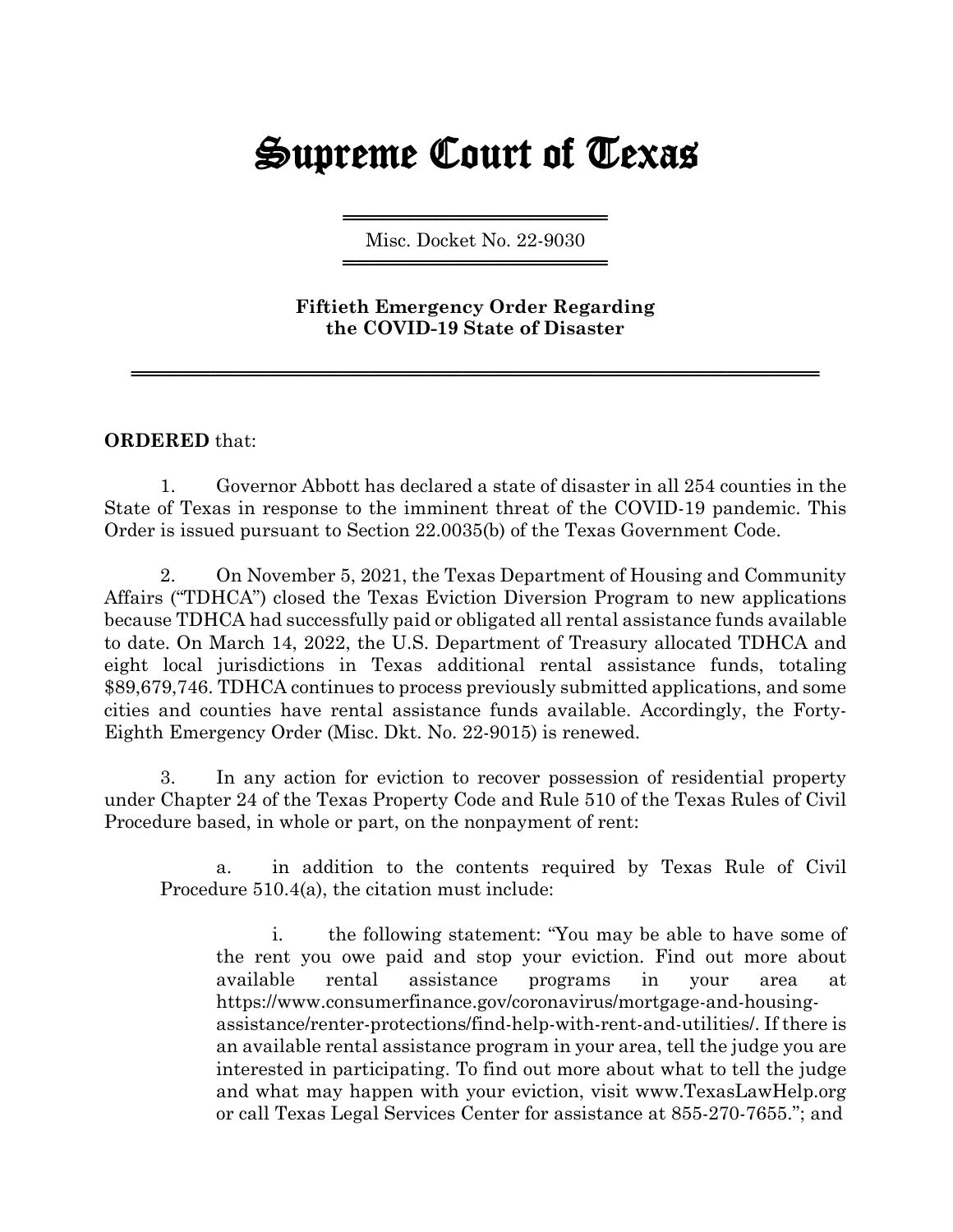ii. the following Spanish translation of the statement in (i): "Usted podrá ser elegible para recibir asistencia en algunos pagos vencidos de su alquiler y detener su desalojo. Visite el siguiente enlace para mayor información sobre los programas de asistencia para pagos de alquiler disponibles en su localidad https://www.consumerfinance.gov/coronavirus/mortgage-and-housingassistance/renter-protections/find-help-with-rent-and-utilities/. Si hay programas disponibles en su localidad, informe usted al juez que desea participar en alguno de ellos. Puede visitar el siguiente enlace www.TexasLawHelp.org para mayor información sobre qué decir ante el juez y qué puede ocurrir en un proceso de desalojo, o puede llamar al Centro de Servicios Legales de Texas (en inglés, Texas Legal Services Center) al teléfono 855-270-7655."; and

b. at the trial required by Texas Rules of Civil Procedure 510.6 and 510.7 or 510.10(c), the judge:

i. must allow, if available, representatives from legal aid organizations or volunteer legal services to be present—in person or remotely—to provide information, advice, intake, referral, or other assistance for eligible litigants;

ii. must confirm whether or not the plaintiff-landlord has any pending applications for rental assistance, including applications for rental assistance through the Texas Eviction Diversion Program, or has provided any information or documentation directly to a rental assistance provider for the purpose of receiving rental assistance;

iii. should, if rental assistance is available:

(A) discuss the available rental assistance programs and the procedures in this Order with the plaintiff-landlord and defendant-tenant;

(B) ask each plaintiff-landlord and defendant-tenant individually whether they are interested in participating in an available rental assistance program; and

iv. must, if the plaintiff-landlord has a pending application for rental assistance or the plaintiff-landlord and defendant-tenant both express an interest in participating in an available rental assistance program: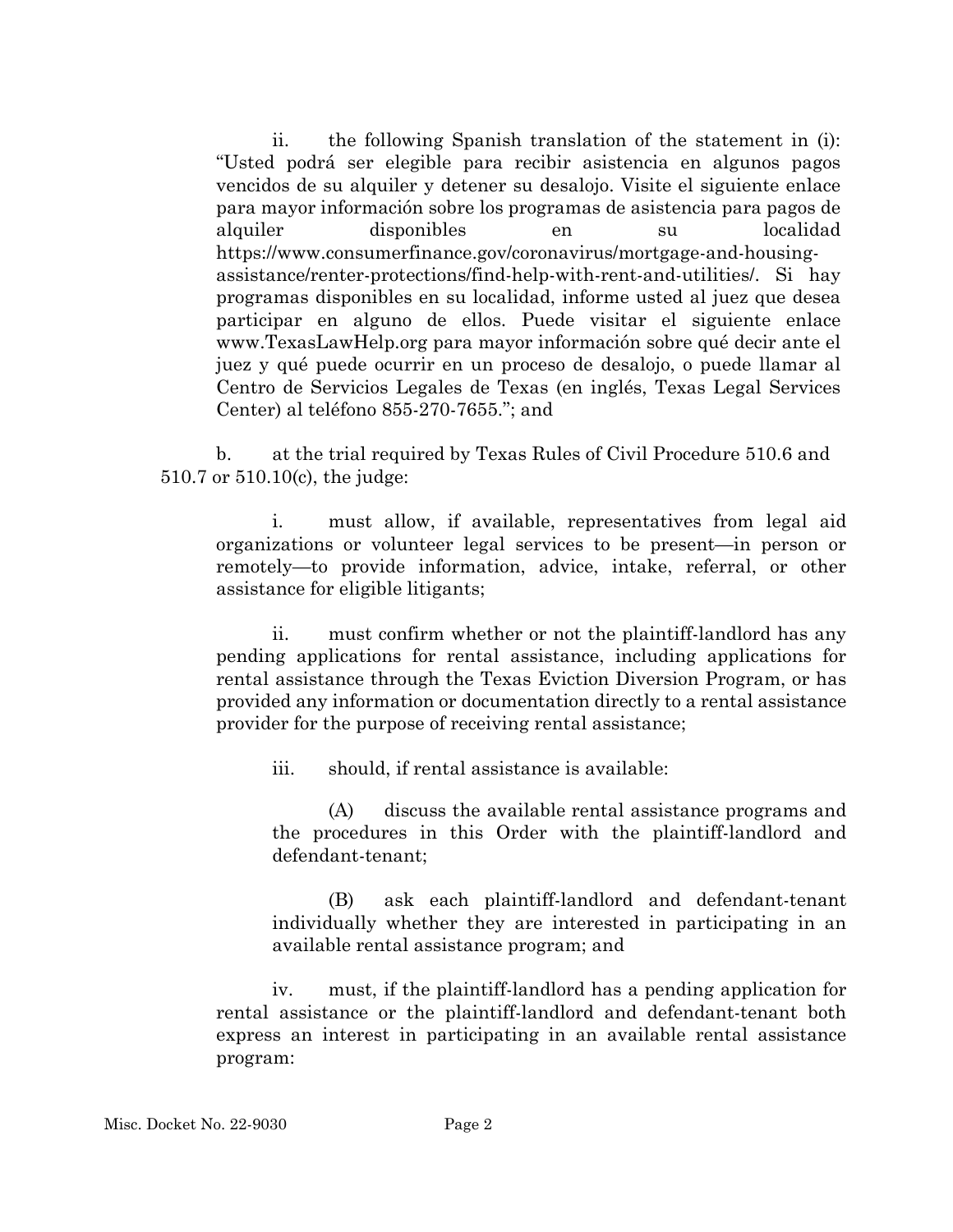(A) immediately abate the eviction action for 60 days;

(B) immediately make all court records, files, and information—including information stored by electronic means relating to the eviction action confidential to prohibit disclosure to the public; and

(C) inform the parties of the extension, reinstatement, and dismissal procedures outlined in Paragraphs 4, 5, and 6 of this Order; and

c. at the trial required by Texas Rule of Civil Procedure  $510.10(c)$ , if the plaintiff-landlord has a pending application for rental assistance, the plaintiff-landlord has provided any information or documentation directly to a rental assistance provider for the purpose of receiving rental assistance, or the plaintiff-landlord and defendant-tenant both express an interest in participating in an available rental assistance program, the judge must also immediately instruct the justice court to make all court records, files, and information including information stored by electronic means—relating to the eviction action confidential to prohibit disclosure to the public.

4. The judge may extend the 60-day abatement period under Paragraph 3(b)(iv) upon the plaintiff-landlord's request. Each extension must not exceed 60 days.

5. To reinstate an eviction action abated under Paragraph 3(b)(iv), the plaintiff-landlord must file a motion to reinstate with the court within the abatement period and serve a copy of the motion on the defendant-tenant. The motion must show that the application for rental assistance, including an application to participate in the Texas Eviction Diversion Program, has been denied, canceled, or withdrawn. Upon the filing and service of the motion, the judge must sign and serve—in a method provided by Texas Rule of Civil Procedure 510.4—a written order that:

a. reinstates the eviction action;

b. sets the eviction action for trial as soon as practicable, but no later than 21 days after the date the order is signed;

c. states the procedures for the action to proceed; and

d. makes all court records, files, and information—including information stored by electronic means—relating to the eviction action nonconfidential to allow disclosure to the public.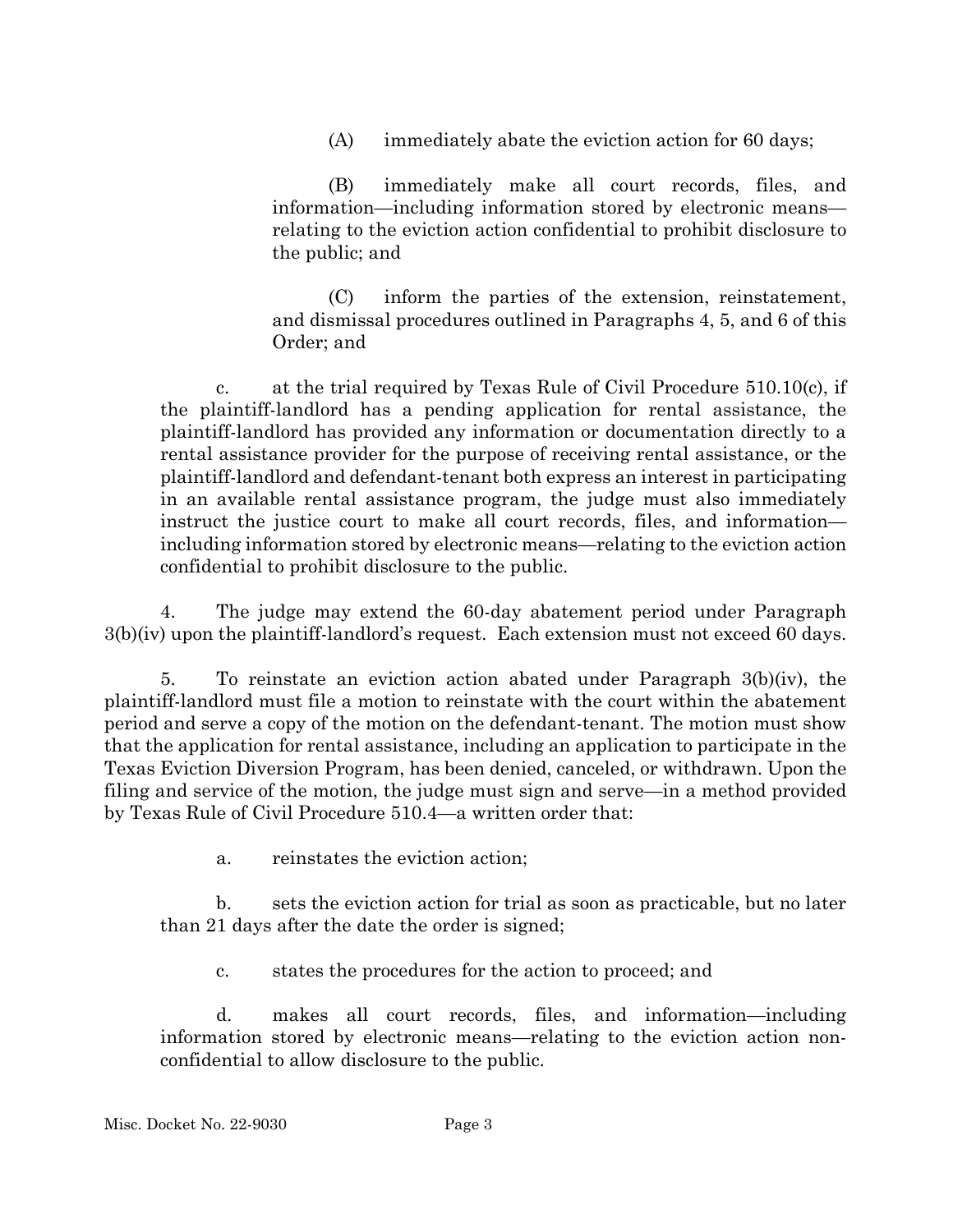6. If the plaintiff-landlord does not file and serve a motion to reinstate an action abated under Paragraph 3(b)(iv) within the abatement period, the judge must dismiss the action, including any claims that do not involve the nonpayment of rent, with prejudice. The judge must dismiss the action the day after the abatement period expires, without requiring either party to file a motion or make a request. All court records, files, and information—including information stored by electronic means relating to the dismissed eviction action must remain confidential.

7. Paragraph 6 does not prohibit the plaintiff-landlord from filing an action for eviction based on future events or acts that are an independent basis for eviction.

8. Even if the plaintiff-landlord and defendant-tenant do not express an interest in participating in an available rental assistance program at trial under Paragraph 3(b), they may later inform the judge of their interest in participating in an available rental assistance program or their actual participation in a rental assistance program, including the Texas Eviction Diversion Program, and, so long as a writ of possession has not issued, the judge must:

a. set aside any judgment;

b. immediately make all court records, files, and information including information stored by electronic means—relating to the eviction action confidential to prohibit disclosure to the public; and

c. sign a written order stating the procedures that apply for reinstating the judgment or dismissing the eviction action.

9. The procedures for reinstating the judgment under Paragraph 8(c) must include making all court records, files, and information—including information stored by electronic means—relating to the eviction action non-confidential to allow disclosure to the public.

10. This Order is effective immediately and expires July 1, 2022, unless extended by the Chief Justice of the Supreme Court.

11. The Clerk of the Supreme Court is directed to:

- a. post a copy of this Order on www.txcourts.gov;
- b. file a copy of this Order with the Secretary of State; and

c. send a copy of this Order to the Governor, the Attorney General, and each member of the Legislature.